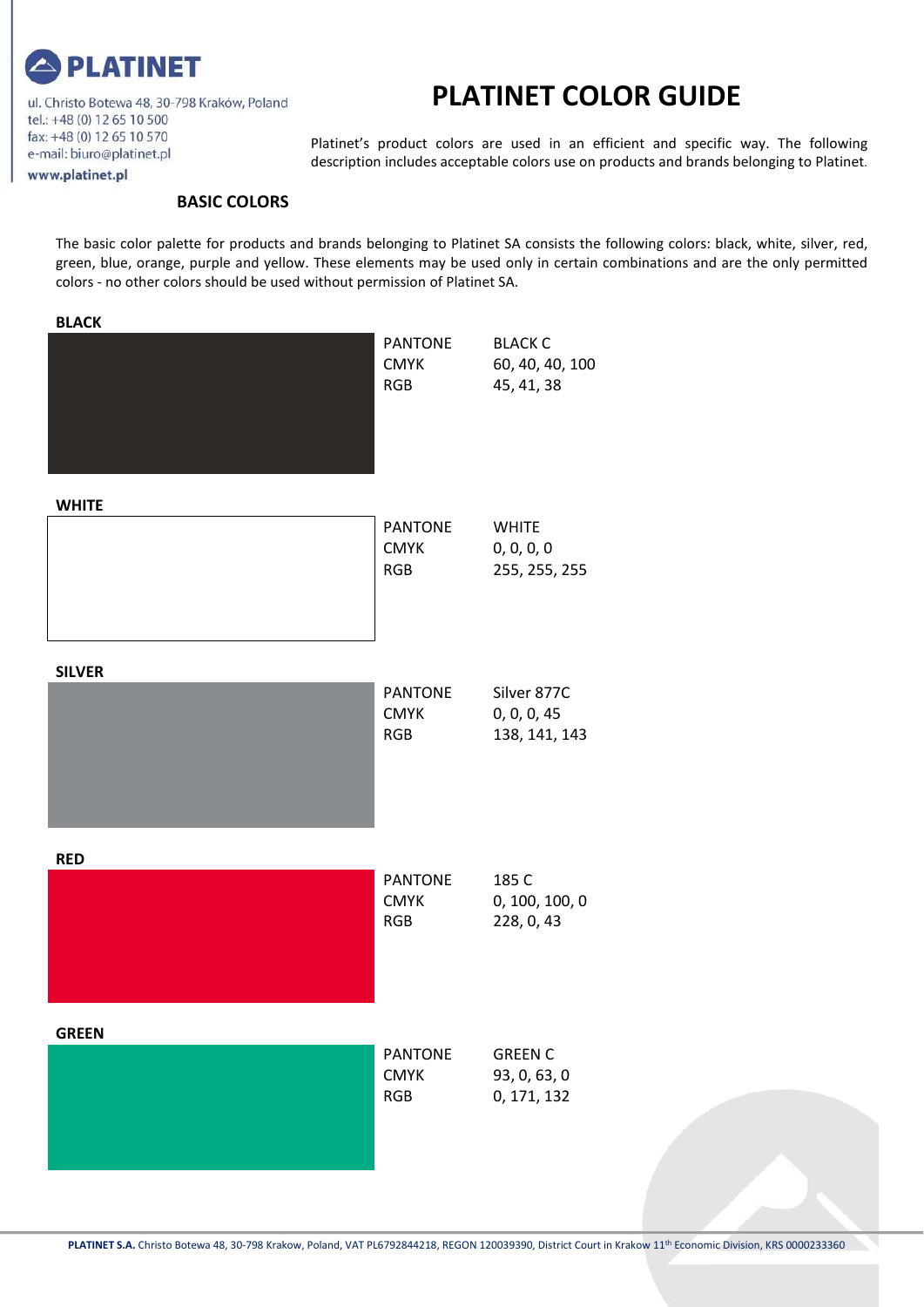ul. Christo Botewa 48, 30-798 Kraków, Poland tel.: +48 (0) 12 65 10 500 fax: +48 (0) 12 65 10 570 e-mail: biuro@platinet.pl www.platinet.pl

| <b>BLUE</b>   |                                             |                                                 |
|---------------|---------------------------------------------|-------------------------------------------------|
|               | <b>PANTONE</b><br><b>CMYK</b><br><b>RGB</b> | <b>BLUE C</b><br>100, 13, 1, 2<br>0, 133, 202   |
| <b>ORANGE</b> |                                             |                                                 |
|               | <b>PANTONE</b><br><b>CMYK</b><br><b>RGB</b> | Orange 21 C<br>0, 65, 100, 0<br>254, 80, 0      |
| <b>PURPLE</b> |                                             |                                                 |
|               | <b>PANTONE</b><br><b>CMYK</b><br><b>RGB</b> | <b>PURPLE C</b><br>40, 90, 0, 0<br>187, 41, 187 |
| <b>YELLOW</b> |                                             |                                                 |
|               | <b>PANTONE</b><br><b>CMYK</b><br><b>RGB</b> | Yellow 012 C<br>0, 4, 100, 0<br>255, 215, 0     |



#### **Allowed Detail Combination NOT Allowed Detail Combination**

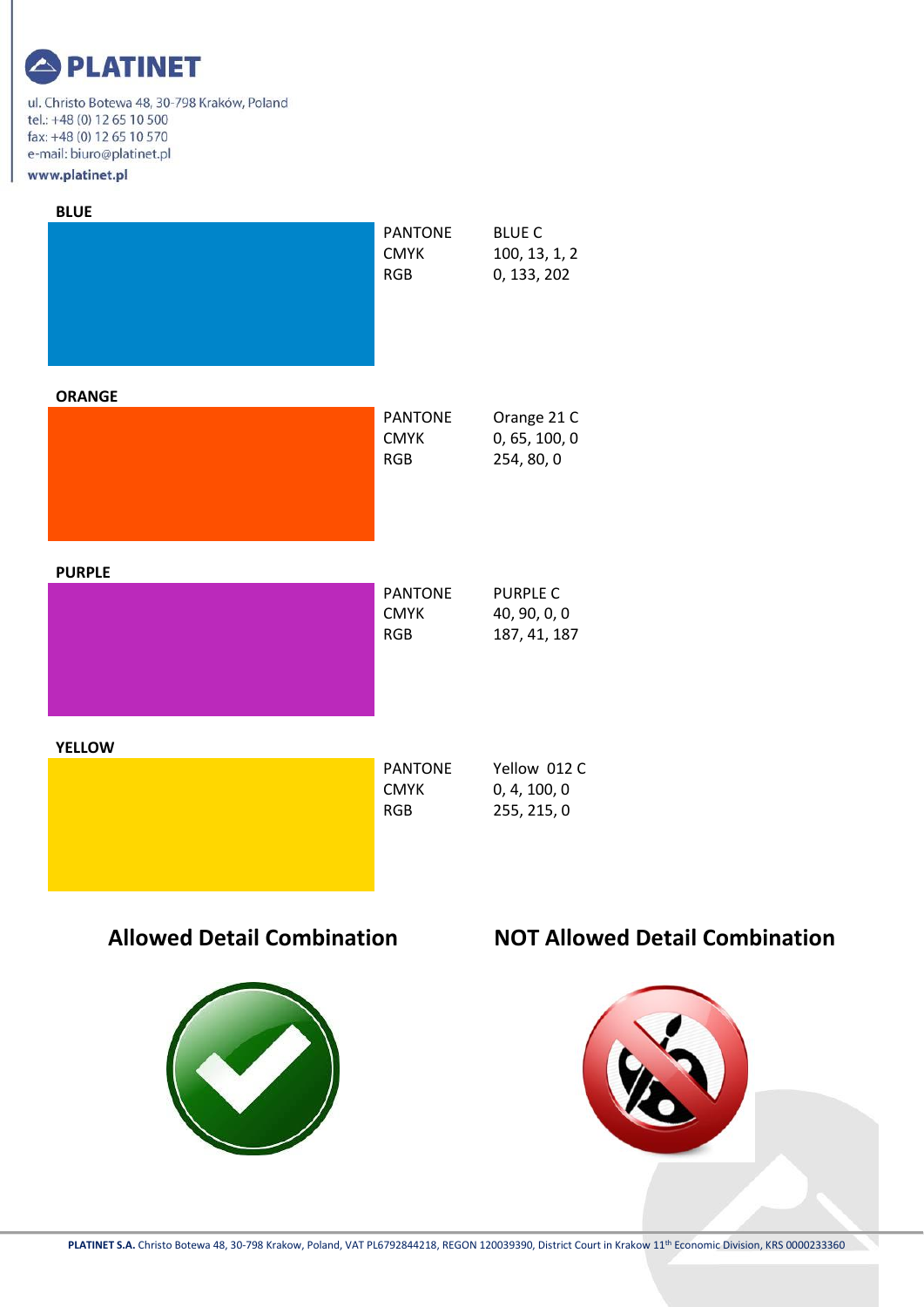

ul. Christo Botewa 48, 30-798 Kraków, Poland tel.: +48 (0) 12 65 10 500 fax: +48 (0) 12 65 10 570 e-mail: biuro@platinet.pl www.platinet.pl

#### **PLATINET CONTRAST COLORS**

The basic color palette for products and brands belonging to Platinet SA can be join with other colors, but only in certain and acceptable parameters. These combinations are the only permitted colors combinations and no other should be used without permission of Platinet SA.

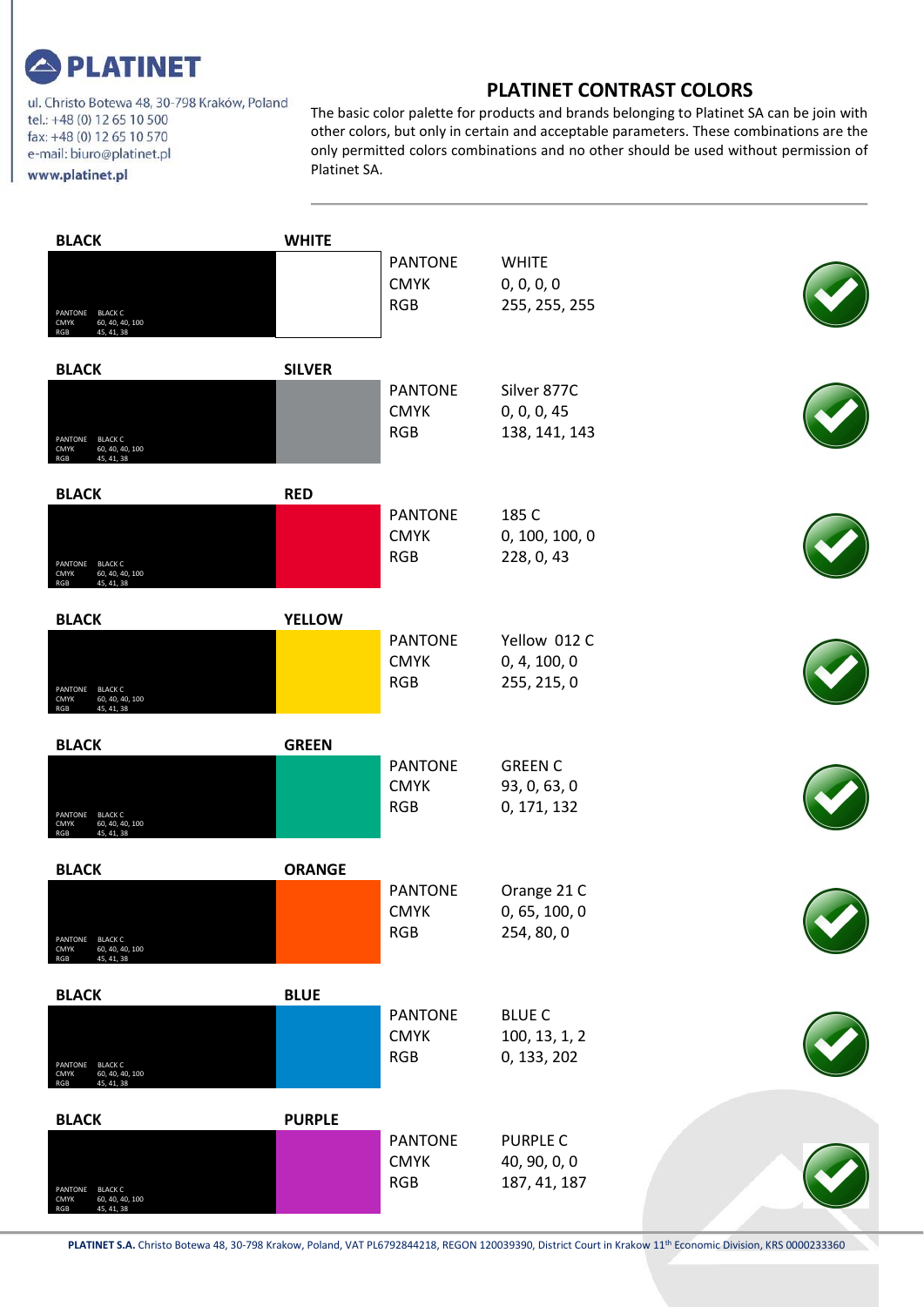| <b>PLATINET</b> |
|-----------------|
|-----------------|

| VН<br>ı<br>L |  |
|--------------|--|
|--------------|--|

| ul. Christo Botewa 48, 30-798 Kraków, Poland<br>tel.: +48 (0) 12 65 10 500<br>fax: +48 (0) 12 65 10 570 | <b>VVIIIIL</b> | <b>PANTONE</b><br><b>CMYK</b>               | <b>WHITE</b><br>0, 0, 0, 0                      |  |
|---------------------------------------------------------------------------------------------------------|----------------|---------------------------------------------|-------------------------------------------------|--|
| e-mail: biuro@platinet.pl<br>www.platinet.pl                                                            |                | <b>RGB</b>                                  | 255, 255, 255                                   |  |
|                                                                                                         |                |                                             |                                                 |  |
| <b>WHITE</b><br>PANTONE<br>WHITE<br>CMYK<br>0, 0, 0, 0<br>255, 255, 255<br>RGB                          | <b>BLACK</b>   | <b>PANTONE</b><br><b>CMYK</b><br><b>RGB</b> | <b>BLACK C</b><br>60, 40, 40, 100<br>45, 41, 38 |  |
| <b>WHITE</b>                                                                                            | <b>SILVER</b>  |                                             |                                                 |  |
| PANTONE<br>WHITE<br>CMYK<br>0, 0, 0, 0<br>255, 255, 255<br>RGB                                          |                | <b>PANTONE</b><br><b>CMYK</b><br><b>RGB</b> | Silver 877C<br>0, 0, 0, 45<br>138, 141, 143     |  |
| <b>WHITE</b>                                                                                            | <b>RED</b>     |                                             |                                                 |  |
| PANTONE<br>WHITE<br><b>CMYK</b><br>0, 0, 0, 0<br>RGB<br>255, 255, 255                                   |                | <b>PANTONE</b><br><b>CMYK</b><br><b>RGB</b> | 185 C<br>0, 100, 100, 0<br>228, 0, 43           |  |
| <b>WHITE</b>                                                                                            | <b>BLUE</b>    |                                             |                                                 |  |
| PANTONE<br>WHITE<br>CMYK<br>0, 0, 0, 0<br>255, 255, 255<br>RGB                                          |                | <b>PANTONE</b><br><b>CMYK</b><br><b>RGB</b> | <b>BLUE C</b><br>100, 13, 1, 2<br>0, 133, 202   |  |
| <b>WHITE</b>                                                                                            | <b>GREEN</b>   |                                             |                                                 |  |
| PANTONE<br>WHITE<br>CMYK<br>0, 0, 0, 0<br>RGB<br>255, 255, 255                                          |                | <b>PANTONE</b><br><b>CMYK</b><br><b>RGB</b> | <b>GREEN C</b><br>93, 0, 63, 0<br>0, 171, 132   |  |
| <b>WHITE</b>                                                                                            | <b>ORANGE</b>  |                                             |                                                 |  |
| PANTONE<br>WHITE<br>CMYK<br>0, 0, 0, 0<br>$_{\rm RGB}$<br>255, 255, 255                                 |                | <b>PANTONE</b><br><b>CMYK</b><br><b>RGB</b> | Orange 21 C<br>0, 65, 100, 0<br>254, 80, 0      |  |
| <b>WHITE</b>                                                                                            | <b>PURPLE</b>  |                                             |                                                 |  |
| PANTONE<br>WHITE<br>CMYK<br>0, 0, 0, 0<br>$_{\rm RGB}$<br>255, 255, 255                                 |                | <b>PANTONE</b><br><b>CMYK</b><br><b>RGB</b> | <b>PURPLE C</b><br>40, 90, 0, 0<br>187, 41, 187 |  |
| <b>WHITE</b>                                                                                            | <b>YELLOW</b>  |                                             |                                                 |  |
| PANTONE<br>WHITE<br>CMYK<br>0, 0, 0, 0<br>RGB<br>255, 255, 255                                          |                | <b>PANTONE</b><br><b>CMYK</b><br><b>RGB</b> | Yellow 012 C<br>0, 4, 100, 0<br>255, 215, 0     |  |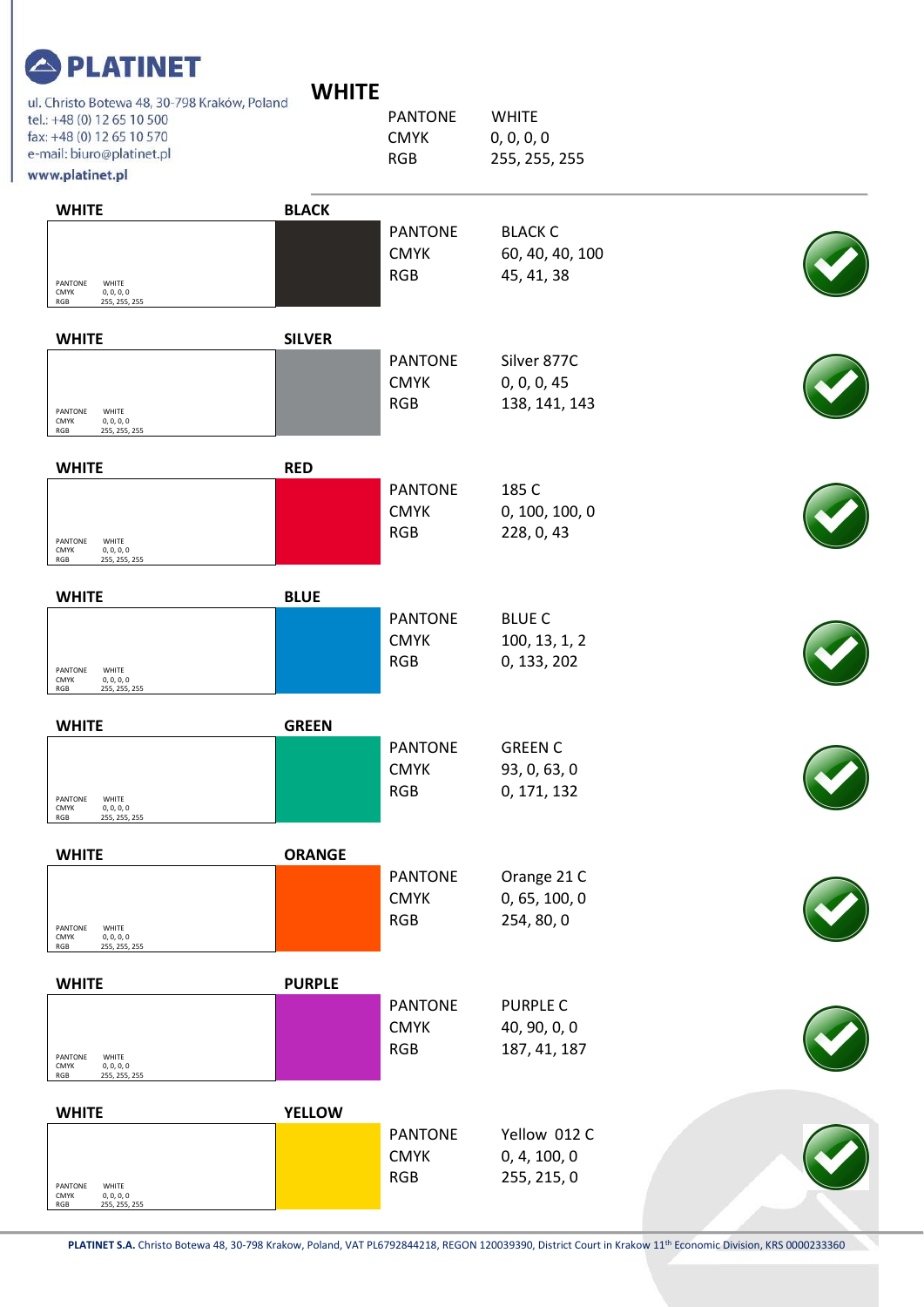| . <i>. .</i><br>ul. Christo Botewa 48, 30-798 Kraków, Poland                        | <b>SILVER</b> |                               |                                 |              |
|-------------------------------------------------------------------------------------|---------------|-------------------------------|---------------------------------|--------------|
| tel.: +48 (0) 12 65 10 500                                                          |               | <b>PANTONE</b>                | Silver 877C                     |              |
| fax: +48 (0) 12 65 10 570<br>e-mail: biuro@platinet.pl                              |               | <b>CMYK</b>                   | 0, 0, 0, 45                     |              |
| www.platinet.pl                                                                     |               | <b>RGB</b>                    | 138, 141, 143                   |              |
|                                                                                     |               |                               |                                 |              |
| <b>SILVER</b>                                                                       | <b>YELLOW</b> |                               |                                 |              |
|                                                                                     |               | <b>PANTONE</b>                | Yellow 012 C                    |              |
|                                                                                     |               | <b>CMYK</b>                   | 0, 4, 100, 0                    |              |
| PANTONE                                                                             |               | <b>RGB</b>                    | 255, 215, 0                     |              |
| Silver 877C<br>0, 0, 0, 45<br>138, 141, 143<br>CMYK<br>RGB                          |               |                               |                                 |              |
| <b>SILVER</b>                                                                       | <b>BLUE</b>   |                               |                                 |              |
|                                                                                     |               | <b>PANTONE</b>                | <b>BLUE C</b>                   |              |
|                                                                                     |               | <b>CMYK</b>                   | 100, 13, 1, 2                   |              |
| PANTONE<br>Silver 877C                                                              |               | <b>RGB</b>                    | 0, 133, 202                     |              |
| <b>CMYK</b><br>0, 0, 0, 45<br><b>RGB</b><br>138, 141, 143                           |               |                               |                                 |              |
| <b>SILVER</b>                                                                       | <b>GREEN</b>  |                               |                                 |              |
|                                                                                     |               | <b>PANTONE</b>                | <b>GREEN C</b>                  |              |
|                                                                                     |               | <b>CMYK</b>                   | 93, 0, 63, 0                    |              |
| Silver 877C<br>PANTONE<br><b>CMYK</b><br>0, 0, 0, 45                                |               | <b>RGB</b>                    | 0, 171, 132                     |              |
| 138, 141, 143                                                                       |               |                               |                                 |              |
| <b>SILVER</b>                                                                       | <b>ORANGE</b> |                               |                                 |              |
|                                                                                     |               | <b>PANTONE</b>                | Orange 21 C                     |              |
|                                                                                     |               | <b>CMYK</b>                   | 0, 65, 100, 0                   |              |
| PANTONE<br>Silver 877C<br><b>CMYK</b><br>0, 0, 0, 45                                |               | <b>RGB</b>                    | 254, 80, 0                      |              |
| <b>RGB</b><br>138, 141, 143                                                         |               |                               |                                 |              |
| <b>SILVER</b>                                                                       | <b>PURPLE</b> |                               |                                 |              |
|                                                                                     |               | <b>PANTONE</b><br><b>CMYK</b> | <b>PURPLE C</b><br>40, 90, 0, 0 | $\checkmark$ |
|                                                                                     |               | <b>RGB</b>                    | 187, 41, 187                    |              |
| Silver 877C<br>PANTONE<br><b>CMYK</b><br>0, 0, 0, 45<br>138, 141, 143<br><b>RGB</b> |               |                               |                                 |              |
| <b>SILVER</b>                                                                       | <b>RED</b>    |                               |                                 |              |
|                                                                                     |               | <b>PANTONE</b>                | 185 C                           |              |
|                                                                                     |               | <b>CMYK</b>                   | 0, 100, 100, 0                  |              |
| PANTONE<br>Silver 877C                                                              |               | <b>RGB</b>                    | 228, 0, 43                      |              |
| CMYK<br>0, 0, 0, 45<br>138, 141, 143<br><b>RGB</b>                                  |               |                               |                                 |              |
| <b>SILVER</b>                                                                       | <b>WHITE</b>  |                               |                                 |              |
|                                                                                     |               | <b>PANTONE</b>                | <b>WHITE</b>                    |              |
|                                                                                     |               | <b>CMYK</b>                   | 0, 0, 0, 0                      |              |
| PANTONE<br>Silver 877C                                                              |               | <b>RGB</b>                    | 255, 255, 255                   |              |
| CMYK<br>RGB<br>0, 0, 0, 45<br>138, 141, 143                                         |               |                               |                                 |              |
| <b>SILVER</b>                                                                       | <b>BLACK</b>  |                               |                                 |              |
|                                                                                     |               | <b>PANTONE</b>                | <b>BLACK C</b>                  |              |
|                                                                                     |               | <b>CMYK</b>                   | 60, 40, 40, 100                 |              |
| PANTONE<br>Silver 877C<br><b>CMYK</b>                                               |               | <b>RGB</b>                    | 45, 41, 38                      |              |
| 0, 0, 0, 45<br>138, 141, 143<br><b>RGB</b>                                          |               |                               |                                 |              |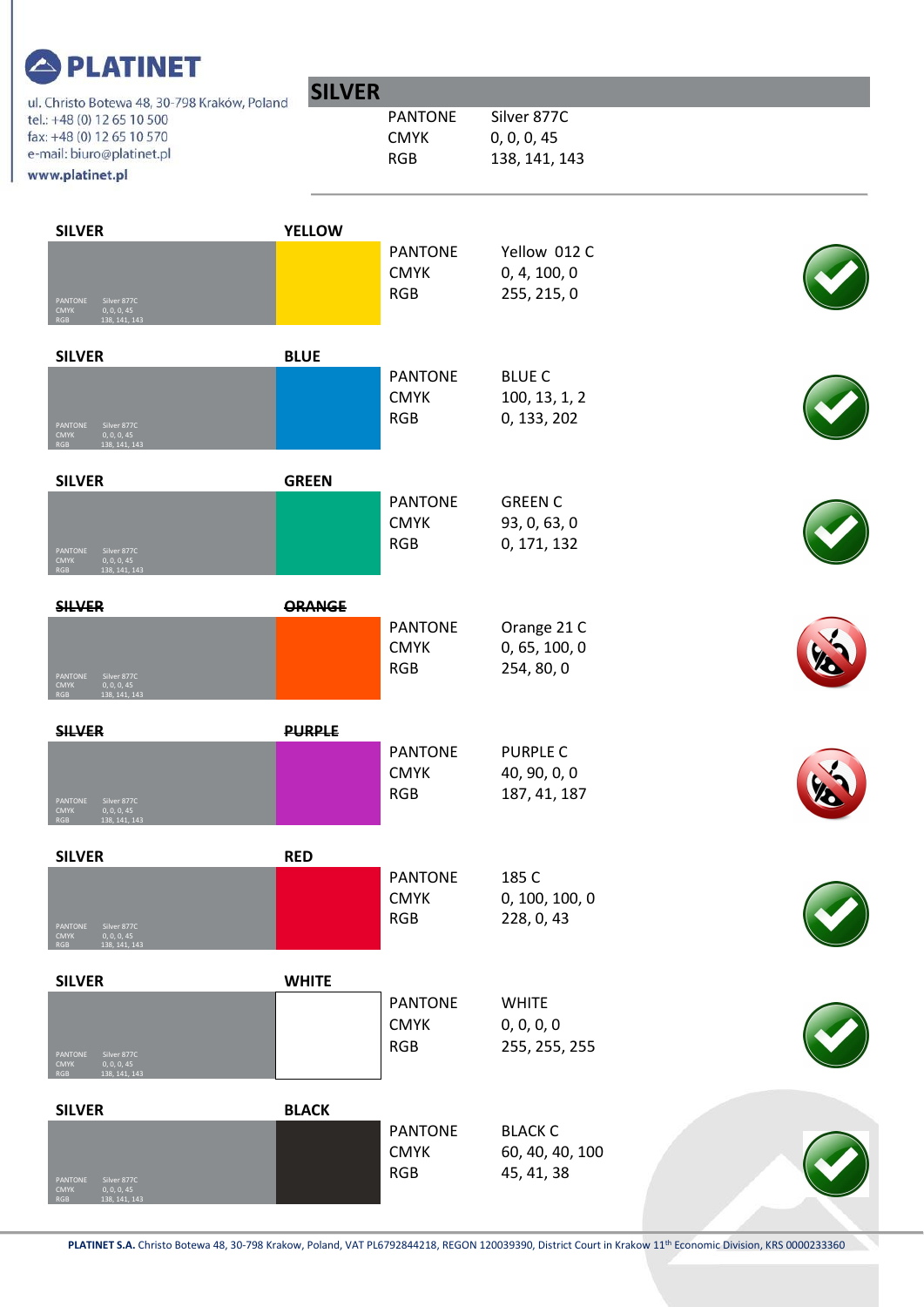| ul. Christo Botewa 48, 30-798 Kraków, Poland                                          | <b>RED</b>    |                                |                               |   |
|---------------------------------------------------------------------------------------|---------------|--------------------------------|-------------------------------|---|
| tel.: +48 (0) 12 65 10 500<br>fax: +48 (0) 12 65 10 570                               |               | <b>PANTONNE</b><br><b>CMYK</b> | 185 C<br>0, 93, 79, 0         |   |
| e-mail: biuro@platinet.pl                                                             |               | <b>RGB</b>                     | 228, 0, 43                    |   |
| www.platinet.pl                                                                       |               |                                |                               |   |
| <b>RED</b>                                                                            | <b>YELLOW</b> |                                |                               |   |
|                                                                                       |               | <b>PANTONE</b>                 | Yellow 012 C                  |   |
|                                                                                       |               | <b>CMYK</b><br><b>RGB</b>      | 0, 4, 100, 0<br>255, 215, 0   |   |
| 185 C<br><b>PANTONNE</b><br>0, 100, 100, 0<br><b>CMYK</b><br>228, 0, 43<br><b>RGB</b> |               |                                |                               |   |
| <b>RED</b>                                                                            | <b>BLUE</b>   |                                |                               |   |
|                                                                                       |               | <b>PANTONE</b>                 | <b>BLUE C</b>                 |   |
|                                                                                       |               | <b>CMYK</b><br><b>RGB</b>      | 100, 13, 1, 2<br>0, 133, 202  |   |
| PANTONNE<br>185 C<br><b>CMYK</b><br>0, 100, 100, 0<br>228, 0, 43<br><b>RGB</b>        |               |                                |                               |   |
| <b>RED</b>                                                                            | <b>GREEN</b>  |                                |                               |   |
|                                                                                       |               | <b>PANTONE</b>                 | <b>GREEN C</b>                |   |
|                                                                                       |               | <b>CMYK</b><br><b>RGB</b>      | 93, 0, 63, 0<br>0, 171, 132   |   |
| PANTONNE<br>185 C<br>0, 100, 100, 0<br><b>CMYK</b><br>228, 0, 43<br><b>RGB</b>        |               |                                |                               |   |
| <b>RED</b>                                                                            | ORANGE        |                                |                               |   |
|                                                                                       |               | <b>PANTONE</b>                 | Orange 21 C                   |   |
|                                                                                       |               | <b>CMYK</b>                    | 0, 65, 100, 0                 |   |
| PANTONNE<br>185 C<br>0, 100, 100, 0<br><b>CMYK</b><br>228, 0, 43<br><b>RGB</b>        |               | <b>RGB</b>                     | 254, 80, 0                    |   |
| <b>RED</b>                                                                            | <b>PURPLE</b> |                                |                               |   |
|                                                                                       |               | <b>PANTONE</b>                 | <b>PURPLE C</b>               |   |
|                                                                                       |               | <b>CMYK</b><br><b>RGB</b>      | 40, 90, 0, 0<br>187, 41, 187  | L |
| 185 C<br>PANTONNE<br><b>CMYK</b><br>0, 100, 100, 0<br>228, 0, 43<br><b>RGB</b>        |               |                                |                               |   |
| <b>RED</b>                                                                            | <b>BLACK</b>  |                                |                               |   |
|                                                                                       |               | <b>PANTONE</b>                 | <b>BLACK C</b>                |   |
|                                                                                       |               | <b>CMYK</b><br><b>RGB</b>      | 60, 40, 40, 100<br>45, 41, 38 |   |
| 185 C<br>PANTONNE<br><b>CMYK</b><br>0, 100, 100, 0<br>228, 0, 43<br><b>RGB</b>        |               |                                |                               |   |
| <b>RED</b>                                                                            | <b>WHITE</b>  |                                |                               |   |
|                                                                                       |               | <b>PANTONE</b>                 | <b>WHITE</b>                  |   |
|                                                                                       |               | <b>CMYK</b><br><b>RGB</b>      | 0, 0, 0, 0<br>255, 255, 255   |   |
| PANTONNE<br>185 C<br><b>CMYK</b><br>0, 100, 100, 0<br><b>RGB</b><br>228, 0, 43        |               |                                |                               |   |
| <b>RED</b>                                                                            | <b>SILVER</b> |                                |                               |   |
|                                                                                       |               | <b>PANTONE</b>                 | Silver 877C                   |   |
|                                                                                       |               | <b>CMYK</b><br><b>RGB</b>      | 0, 0, 0, 45<br>138, 141, 143  |   |
| 185 C<br>PANTONNE<br>0, 100, 100, 0<br><b>CMYK</b><br>228, 0, 43<br><b>RGB</b>        |               |                                |                               |   |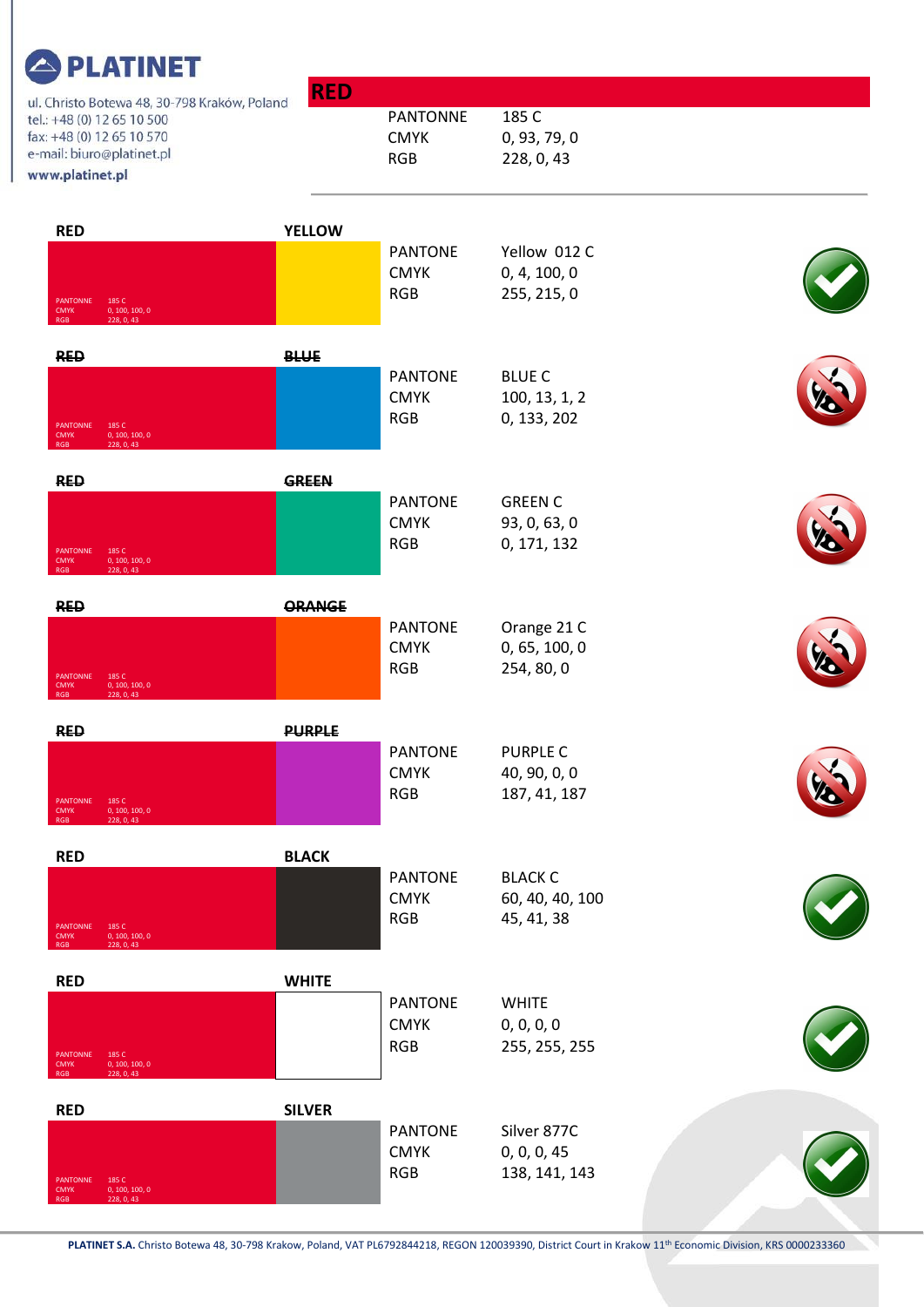| _________<br>ul. Christo Botewa 48, 30-798 Kraków, Poland                                               | <b>GREEN</b>  |                                             |                                                 |    |
|---------------------------------------------------------------------------------------------------------|---------------|---------------------------------------------|-------------------------------------------------|----|
| tel.: +48 (0) 12 65 10 500<br>fax: +48 (0) 12 65 10 570<br>e-mail: biuro@platinet.pl<br>www.platinet.pl |               | <b>PANTONE</b><br><b>CMYK</b><br><b>RGB</b> | <b>GREEN C</b><br>93, 0, 63, 0<br>0, 171, 132   |    |
| <b>GREEN</b><br>PANTONE GREEN C<br>93, 0, 63, 0<br><b>CMYK</b><br>0, 171, 132<br>RGB                    | <b>YELLOW</b> | <b>PANTONE</b><br><b>CMYK</b><br><b>RGB</b> | Yellow 012 C<br>0, 4, 100, 0<br>255, 215, 0     |    |
| <b>GREEN</b><br>PANTONE GREEN C<br><b>CMYK</b><br>93, 0, 63, 0<br>0, 171, 132<br><b>RGB</b>             | <b>BLUE</b>   | <b>PANTONE</b><br><b>CMYK</b><br><b>RGB</b> | <b>BLUE C</b><br>100, 13, 1, 2<br>0, 133, 202   |    |
| <b>GREEN</b><br>PANTONE GREEN C<br><b>CMYK</b><br>93, 0, 63, 0<br>0, 171, 132<br><b>RGB</b>             | <b>RED</b>    | <b>PANTONE</b><br><b>CMYK</b><br><b>RGB</b> | 185 C<br>0, 100, 100, 0<br>228, 0, 43           |    |
| <b>GREEN</b><br>PANTONE GREEN C<br><b>CMYK</b><br>93, 0, 63, 0<br>0, 171, 132<br><b>RGB</b>             | <b>ORANGE</b> | <b>PANTONE</b><br><b>CMYK</b><br><b>RGB</b> | Orange 21 C<br>0, 65, 100, 0<br>254, 80, 0      |    |
| <b>GREEN</b><br>PANTONE GREEN C<br>93, 0, 63, 0<br><b>CMYK</b><br>0, 171, 132<br><b>RGB</b>             | <b>PURPLE</b> | <b>PANTONE</b><br><b>CMYK</b><br><b>RGB</b> | <b>PURPLE C</b><br>40, 90, 0, 0<br>187, 41, 187 | Vo |
| <b>GREEN</b><br>PANTONE GREEN C<br>93, 0, 63, 0<br><b>CMYK</b><br>RGB<br>0, 171, 132                    | <b>WHITE</b>  | <b>PANTONE</b><br><b>CMYK</b><br><b>RGB</b> | <b>WHITE</b><br>0, 0, 0, 0<br>255, 255, 255     |    |
| <b>GREEN</b><br>PANTONE GREEN C<br>93, 0, 63, 0<br><b>CMYK</b><br>0, 171, 132<br>RGB                    | <b>BLACK</b>  | <b>PANTONE</b><br><b>CMYK</b><br><b>RGB</b> | <b>BLACK C</b><br>60, 40, 40, 100<br>45, 41, 38 |    |
| <b>GREEN</b><br>PANTONE GREEN C<br>93, 0, 63, 0<br><b>CMYK</b><br>0, 171, 132<br>RGB                    | <b>SILVER</b> | <b>PANTONE</b><br><b>CMYK</b><br><b>RGB</b> | Silver 877C<br>0, 0, 0, 45<br>138, 141, 143     |    |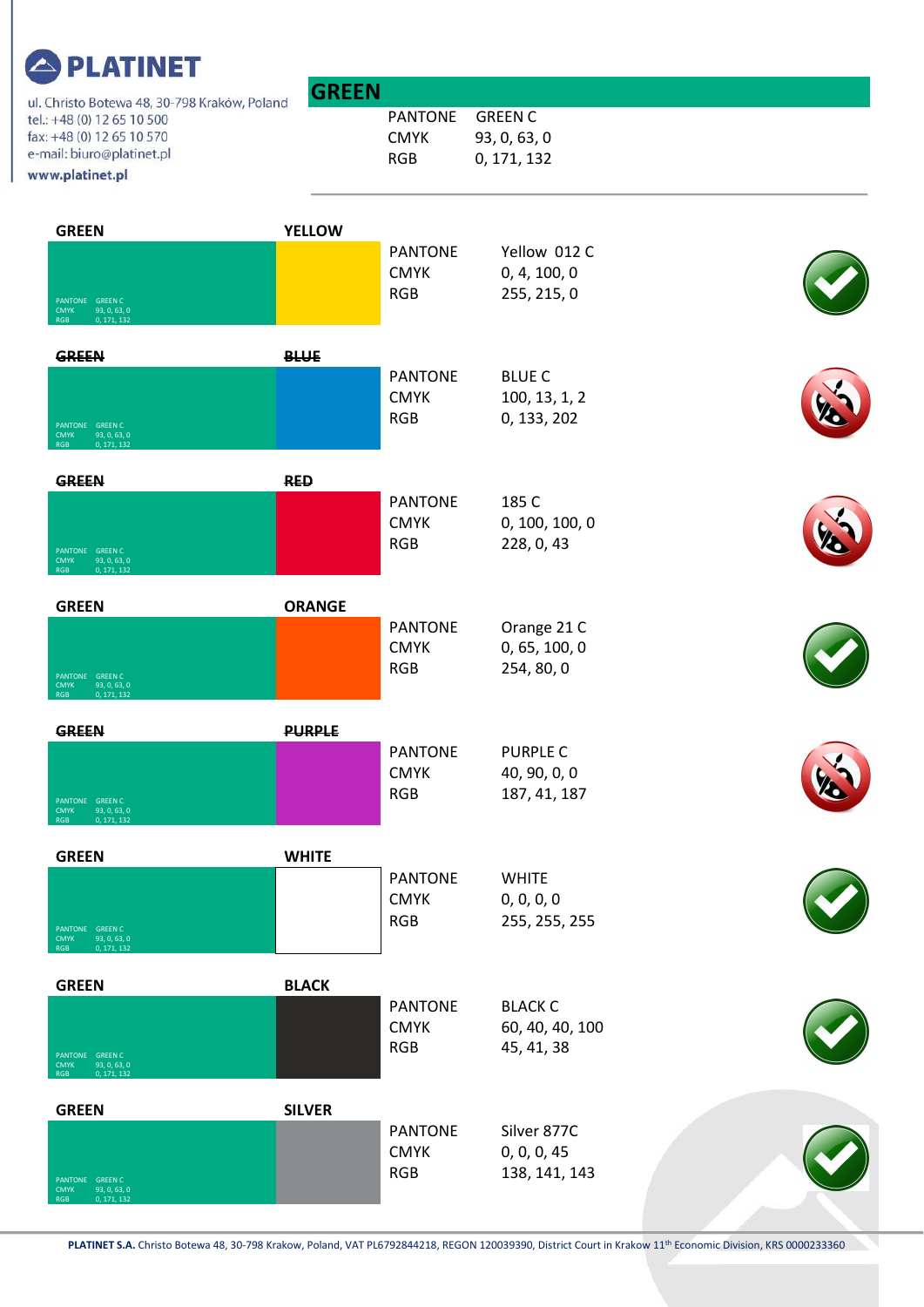| <u>.</u>                                                                                                                                                | <b>BLUE</b>   |                                             |                                                 |  |
|---------------------------------------------------------------------------------------------------------------------------------------------------------|---------------|---------------------------------------------|-------------------------------------------------|--|
| ul. Christo Botewa 48, 30-798 Kraków, Poland<br>tel.: +48 (0) 12 65 10 500<br>fax: +48 (0) 12 65 10 570<br>e-mail: biuro@platinet.pl<br>www.platinet.pl |               | <b>PANTONE</b><br><b>CMYK</b><br><b>RGB</b> | <b>BLUE C</b><br>100, 13, 1, 2<br>0, 133, 202   |  |
| <b>BLUE</b>                                                                                                                                             | <b>YELLOW</b> |                                             |                                                 |  |
| PANTONE BLUE C<br><b>CMYK</b><br>100, 13, 1, 2<br><b>RGB</b><br>0, 133, 202                                                                             |               | <b>PANTONE</b><br><b>CMYK</b><br><b>RGB</b> | Yellow 012 C<br>0, 4, 100, 0<br>255, 215, 0     |  |
| <b>BLUE</b>                                                                                                                                             | <b>GREEN</b>  |                                             |                                                 |  |
| PANTONE BLUE C<br>100, 13, 1, 2<br><b>CMYK</b><br>0, 133, 202<br><b>RGB</b>                                                                             |               | <b>PANTONE</b><br><b>CMYK</b><br><b>RGB</b> | <b>GREEN C</b><br>93, 0, 63, 0<br>0, 171, 132   |  |
| <b>BLUE</b>                                                                                                                                             | <b>RED</b>    |                                             |                                                 |  |
| PANTONE BLUE C<br>100, 13, 1, 2<br><b>CMYK</b><br>0, 133, 202<br><b>RGB</b>                                                                             |               | <b>PANTONE</b><br><b>CMYK</b><br><b>RGB</b> | 185 C<br>0, 100, 100, 0<br>228, 0, 43           |  |
| <b>BLUE</b>                                                                                                                                             | <b>ORANGE</b> |                                             |                                                 |  |
| PANTONE BLUE C<br>100, 13, 1, 2<br><b>CMYK</b><br>0, 133, 202<br><b>RGB</b>                                                                             |               | <b>PANTONE</b><br><b>CMYK</b><br><b>RGB</b> | Orange 21 C<br>0, 65, 100, 0<br>254, 80, 0      |  |
| <b>BLUE</b>                                                                                                                                             | <b>PURPLE</b> |                                             |                                                 |  |
| PANTONE BLUE C<br><b>CMYK</b><br>100, 13, 1, 2<br>0, 133, 202<br><b>RGB</b>                                                                             |               | <b>PANTONE</b><br><b>CMYK</b><br><b>RGB</b> | <b>PURPLE C</b><br>40, 90, 0, 0<br>187, 41, 187 |  |
| <b>BLUE</b>                                                                                                                                             | <b>WHITE</b>  |                                             |                                                 |  |
| PANTONE BLUE C<br><b>CMYK</b><br>100, 13, 1, 2<br>0, 133, 202<br><b>RGB</b>                                                                             |               | <b>PANTONE</b><br><b>CMYK</b><br><b>RGB</b> | <b>WHITE</b><br>0, 0, 0, 0<br>255, 255, 255     |  |
| <b>BLUE</b>                                                                                                                                             | <b>BLACK</b>  |                                             |                                                 |  |
| PANTONE BLUE C<br><b>CMYK</b><br>100, 13, 1, 2<br>0, 133, 202<br><b>RGB</b>                                                                             |               | <b>PANTONE</b><br><b>CMYK</b><br><b>RGB</b> | <b>BLACK C</b><br>60, 40, 40, 100<br>45, 41, 38 |  |
| <b>BLUE</b>                                                                                                                                             | <b>SILVER</b> |                                             |                                                 |  |
| PANTONE BLUE C<br>100, 13, 1, 2<br><b>CMYK</b><br>0, 133, 202<br><b>RGB</b>                                                                             |               | <b>PANTONE</b><br><b>CMYK</b><br><b>RGB</b> | Silver 877C<br>0, 0, 0, 45<br>138, 141, 143     |  |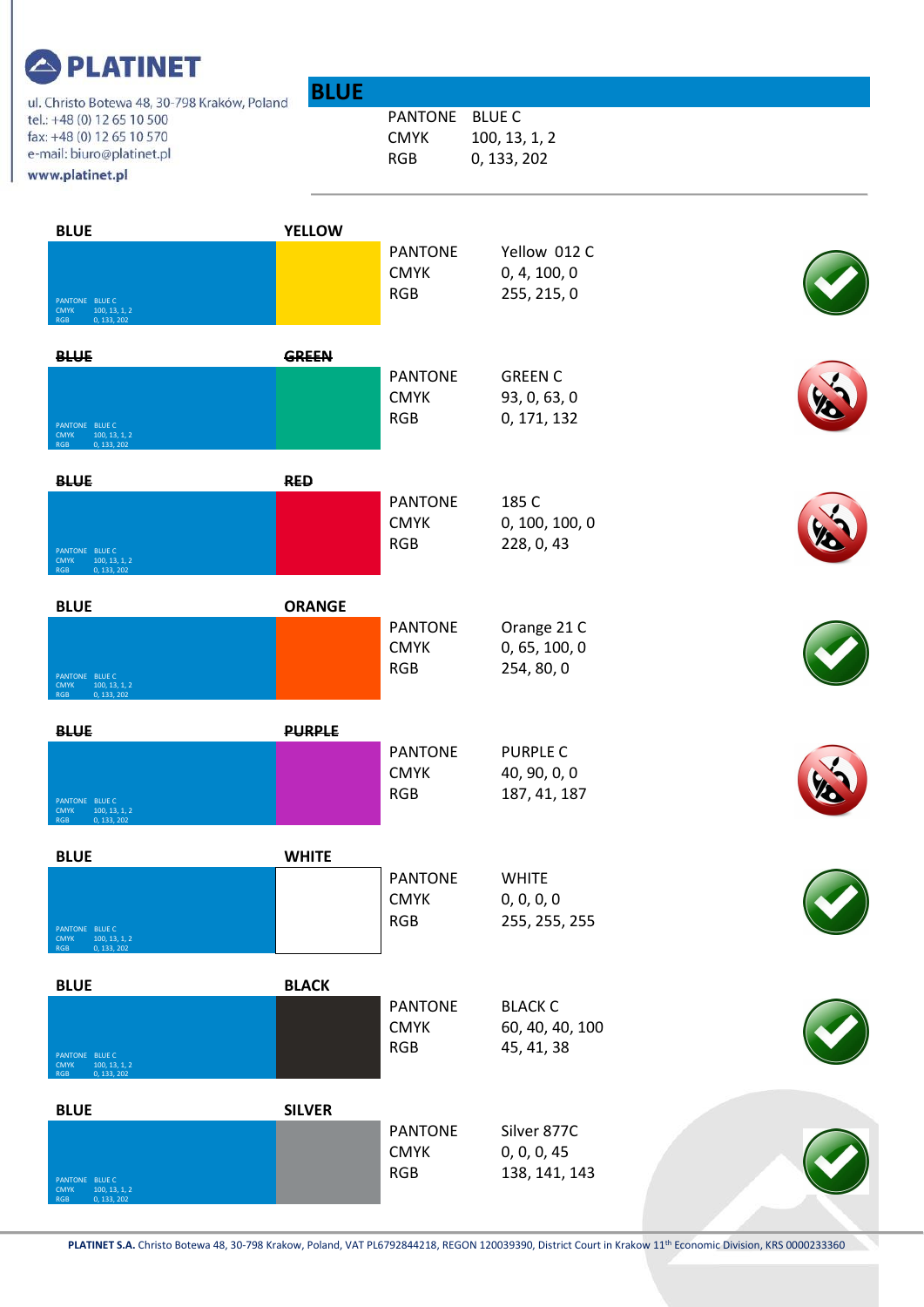| ul. Christo Botewa 48, 30-798 Kraków, Poland                                                            | <b>ORANGE</b> |                                             |                                               |           |
|---------------------------------------------------------------------------------------------------------|---------------|---------------------------------------------|-----------------------------------------------|-----------|
| tel.: +48 (0) 12 65 10 500<br>fax: +48 (0) 12 65 10 570<br>e-mail: biuro@platinet.pl<br>www.platinet.pl |               | <b>PANTONE</b><br><b>CMYK</b><br><b>RGB</b> | Orange 21 C<br>0, 65, 100, 0<br>254, 80, 0    |           |
| <b>ORANGE</b>                                                                                           | <b>YELLOW</b> | <b>PANTONE</b>                              | Yellow 012 C                                  |           |
| PANTONE Orange 21 C<br><b>CMYK</b><br>0, 65, 100, 0<br>254, 80, 0<br><b>RGB</b>                         |               | <b>CMYK</b><br><b>RGB</b>                   | 0, 4, 100, 0<br>255, 215, 0                   |           |
| <b>ORANGE</b>                                                                                           | <b>GREEN</b>  |                                             |                                               |           |
|                                                                                                         |               | <b>PANTONE</b><br><b>CMYK</b><br><b>RGB</b> | <b>GREEN C</b><br>93, 0, 63, 0<br>0, 171, 132 |           |
| PANTONE Orange 21 C<br><b>CMYK</b><br>0, 65, 100, 0<br>254, 80, 0<br><b>RGB</b>                         |               |                                             |                                               |           |
| <b>ORANGE</b>                                                                                           | <b>RED</b>    |                                             |                                               |           |
| PANTONE Orange 21 C<br>CMYK 0, 65, 100, 0<br>254, 80, 0<br><b>RGB</b>                                   |               | <b>PANTONE</b><br><b>CMYK</b><br><b>RGB</b> | 185 C<br>0, 100, 100, 0<br>228, 0, 43         |           |
| ORANGE                                                                                                  | <b>BLUE</b>   |                                             |                                               |           |
| PANTONE Orange 21 C                                                                                     |               | <b>PANTONE</b><br><b>CMYK</b><br><b>RGB</b> | <b>BLUE C</b><br>100, 13, 1, 2<br>0, 133, 202 |           |
| 0, 65, 100, 0<br><b>CMYK</b><br>254, 80, 0<br><b>RGB</b>                                                |               |                                             |                                               |           |
| <b>ORANGE</b>                                                                                           | <b>PURPLE</b> | <b>PANTONE</b>                              | <b>PURPLE C</b>                               |           |
|                                                                                                         |               | <b>CMYK</b>                                 | 40, 90, 0, 0                                  | <b>Yo</b> |
| PANTONE Orange 21 C<br>0, 65, 100, 0<br><b>CMYK</b><br>254, 80, 0<br><b>RGB</b>                         |               | <b>RGB</b>                                  | 187, 41, 187                                  |           |
| <b>ORANGE</b>                                                                                           | <b>WHITE</b>  |                                             |                                               |           |
|                                                                                                         |               | <b>PANTONE</b><br><b>CMYK</b>               | <b>WHITE</b><br>0, 0, 0, 0                    |           |
| PANTONE Orange 21 C<br>0, 65, 100, 0<br><b>CMYK</b><br><b>RGB</b><br>254, 80, 0                         |               | <b>RGB</b>                                  | 255, 255, 255                                 |           |
| <b>ORANGE</b>                                                                                           | <b>BLACK</b>  |                                             |                                               |           |
|                                                                                                         |               | <b>PANTONE</b><br><b>CMYK</b>               | <b>BLACK C</b><br>60, 40, 40, 100             |           |
| PANTONE Orange 21 C<br>0, 65, 100, 0<br><b>CMYK</b><br>254, 80, 0<br><b>RGB</b>                         |               | <b>RGB</b>                                  | 45, 41, 38                                    |           |
| <b>ORANGE</b>                                                                                           | <b>SILVER</b> |                                             |                                               |           |
|                                                                                                         |               | <b>PANTONE</b><br><b>CMYK</b>               | Silver 877C<br>0, 0, 0, 45                    |           |
| PANTONE Orange 21 C<br>0, 65, 100, 0<br><b>CMYK</b><br>254, 80, 0<br><b>RGB</b>                         |               | <b>RGB</b>                                  | 138, 141, 143                                 |           |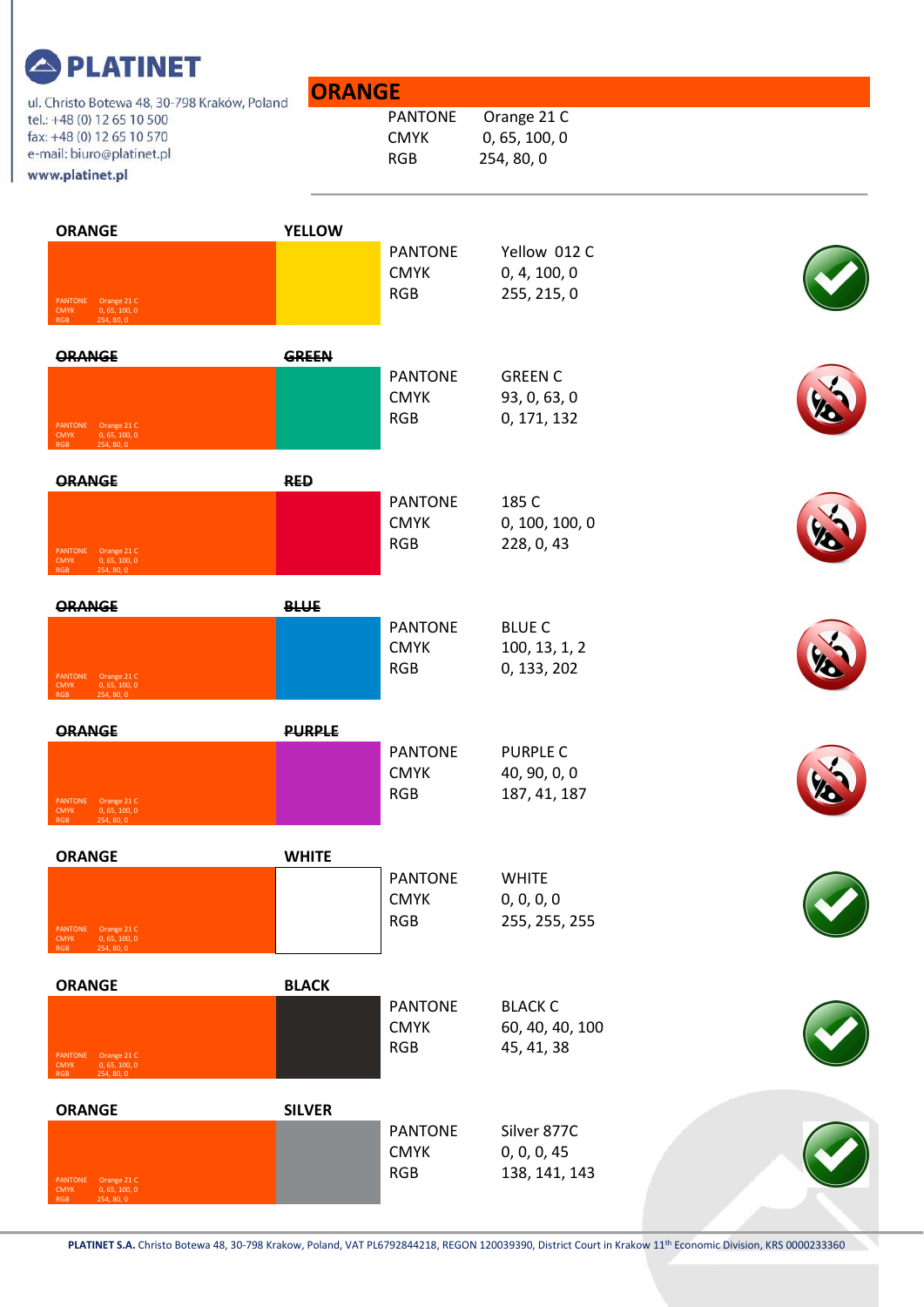| , , <b>.</b> .<br>ul. Christo Botewa 48, 30-798 Kraków, Poland                                          | <b>PURPLE</b> |                                               |                                                 |                          |
|---------------------------------------------------------------------------------------------------------|---------------|-----------------------------------------------|-------------------------------------------------|--------------------------|
| tel.: +48 (0) 12 65 10 500<br>fax: +48 (0) 12 65 10 570<br>e-mail: biuro@platinet.pl<br>www.platinet.pl |               | PANTONE PURPLE C<br><b>CMYK</b><br><b>RGB</b> | 40, 90, 0, 0<br>187, 41, 187                    |                          |
| <b>PURPLE</b>                                                                                           | <b>YELLOW</b> | <b>PANTONE</b><br><b>CMYK</b>                 | Yellow 012 C<br>0, 4, 100, 0                    |                          |
| <b>PANTONE PURPLE C</b><br>40, 90, 0, 0<br><b>CMYK</b><br>187, 41, 187<br><b>RGB</b><br><b>PURPLE</b>   | <b>GREEN</b>  | <b>RGB</b><br><b>PANTONE</b>                  | 255, 215, 0<br><b>GREEN C</b>                   |                          |
| PANTONE PURPLE C<br><b>CMYK</b><br>40, 90, 0, 0<br>187, 41, 187                                         |               | <b>CMYK</b><br><b>RGB</b>                     | 93, 0, 63, 0<br>0, 171, 132                     |                          |
| <b>PURPLE</b><br><b>PANTONE PURPLE C</b><br>40, 90, 0, 0<br><b>CMYK</b><br>187, 41, 187<br><b>RGB</b>   | <b>RED</b>    | <b>PANTONE</b><br><b>CMYK</b><br><b>RGB</b>   | 185 C<br>0, 100, 100, 0<br>228, 0, 43           |                          |
| <b>PURPLE</b><br>PANTONE PURPLE C<br>40, 90, 0, 0<br><b>CMYK</b><br>187, 41, 187<br><b>RGB</b>          | <b>BLUE</b>   | <b>PANTONE</b><br><b>CMYK</b><br><b>RGB</b>   | <b>BLUE C</b><br>100, 13, 1, 2<br>0, 133, 202   |                          |
| <b>PURPLE</b><br>PANTONE PURPLE C<br>40, 90, 0, 0<br><b>CMYK</b><br>187, 41, 187<br><b>RGB</b>          | <b>ORANGE</b> | <b>PANTONE</b><br><b>CMYK</b><br><b>RGB</b>   | Orange 21 C<br>0, 65, 100, 0<br>254, 80, 0      | $\overline{\phantom{a}}$ |
| <b>PURPLE</b><br><b>PANTONE PURPLE C</b><br>40, 90, 0, 0<br><b>CMYK</b><br>187, 41, 187<br><b>RGB</b>   | <b>WHITE</b>  | <b>PANTONE</b><br><b>CMYK</b><br><b>RGB</b>   | <b>WHITE</b><br>0, 0, 0, 0<br>255, 255, 255     |                          |
| <b>PURPLE</b><br><b>PANTONE PURPLE C</b><br>40, 90, 0, 0<br><b>CMYK</b><br>187, 41, 187<br><b>RGB</b>   | <b>BLACK</b>  | <b>PANTONE</b><br><b>CMYK</b><br><b>RGB</b>   | <b>BLACK C</b><br>60, 40, 40, 100<br>45, 41, 38 |                          |
| <b>PURPLE</b><br><b>PANTONE PURPLE C</b><br><b>CMYK</b><br>40, 90, 0, 0<br>187, 41, 187<br><b>RGB</b>   | <b>SILVER</b> | <b>PANTONE</b><br><b>CMYK</b><br><b>RGB</b>   | Silver 877C<br>0, 0, 0, 45<br>138, 141, 143     |                          |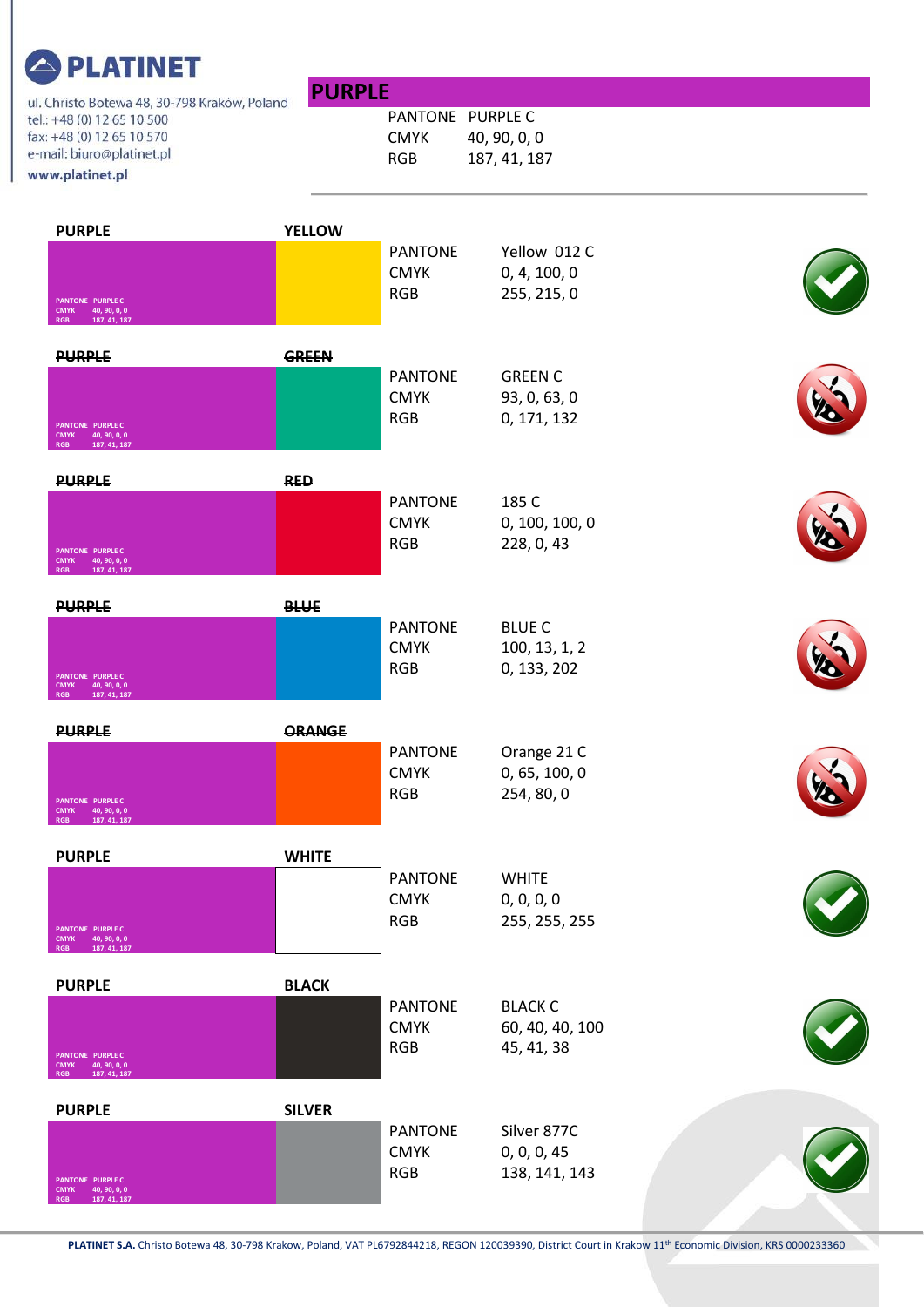| ul. Christo Botewa 48, 30-798 Kraków, Poland                                                            | <b>YELLOW</b> |                                             |                                                     |  |
|---------------------------------------------------------------------------------------------------------|---------------|---------------------------------------------|-----------------------------------------------------|--|
| tel.: +48 (0) 12 65 10 500<br>fax: +48 (0) 12 65 10 570<br>e-mail: biuro@platinet.pl<br>www.platinet.pl |               | <b>CMYK</b><br><b>RGB</b>                   | PANTONE Yellow 012 C<br>0, 4, 100, 0<br>255, 215, 0 |  |
| <b>YELLOW</b><br>PANTONE Yellow 012 C<br><b>CMYK</b><br>0, 4, 100, 0<br><b>RGB</b><br>255, 215, 0       | <b>PURPLE</b> | <b>PANTONE</b><br><b>CMYK</b><br><b>RGB</b> | <b>PURPLE C</b><br>40, 90, 0, 0<br>187, 41, 187     |  |
| <b>YELLOW</b><br>PANTONE Yellow 012 C<br><b>CMYK</b><br>0, 4, 100, 0<br>255, 215, 0<br><b>RGB</b>       | <b>GREEN</b>  | <b>PANTONE</b><br><b>CMYK</b><br><b>RGB</b> | <b>GREEN C</b><br>93, 0, 63, 0<br>0, 171, 132       |  |
| <b>YELLOW</b><br>PANTONE Yellow 012 C<br>0, 4, 100, 0<br><b>CMYK</b><br>255, 215, 0<br><b>RGB</b>       | <b>RED</b>    | <b>PANTONE</b><br><b>CMYK</b><br><b>RGB</b> | 185 C<br>0, 100, 100, 0<br>228, 0, 43               |  |
| <b>YELLOW</b><br>PANTONE Yellow 012 C<br><b>CMYK</b><br>0, 4, 100, 0<br>255, 215, 0<br><b>RGB</b>       | <b>BLUE</b>   | <b>PANTONE</b><br><b>CMYK</b><br><b>RGB</b> | <b>BLUE C</b><br>100, 13, 1, 2<br>0, 133, 202       |  |
| <b>YELLOW</b><br>PANTONE Yellow 012 C<br><b>CMYK</b><br>0, 4, 100, 0<br>255, 215, 0<br><b>RGB</b>       | <b>ORANGE</b> | <b>PANTONE</b><br><b>CMYK</b><br><b>RGB</b> | Orange 21 C<br>0, 65, 100, 0<br>254, 80, 0          |  |
| <b>YELLOW</b><br>PANTONE Yellow 012 C<br><b>CMYK</b><br>0, 4, 100, 0<br><b>RGB</b><br>255, 215, 0       | <b>WHITE</b>  | <b>PANTONE</b><br><b>CMYK</b><br><b>RGB</b> | <b>WHITE</b><br>0, 0, 0, 0<br>255, 255, 255         |  |
| <b>YELLOW</b><br>PANTONE Yellow 012 C<br><b>CMYK</b><br>0, 4, 100, 0<br>255, 215, 0<br><b>RGB</b>       | <b>BLACK</b>  | <b>PANTONE</b><br><b>CMYK</b><br>RGB        | <b>BLACK C</b><br>60, 40, 40, 100<br>45, 41, 38     |  |
| <b>YELLOW</b><br>PANTONE Yellow 012 C<br>0, 4, 100, 0<br><b>CMYK</b><br><b>RGB</b><br>255, 215, 0       | <b>SILVER</b> | <b>PANTONE</b><br><b>CMYK</b><br><b>RGB</b> | Silver 877C<br>0, 0, 0, 45<br>138, 141, 143         |  |